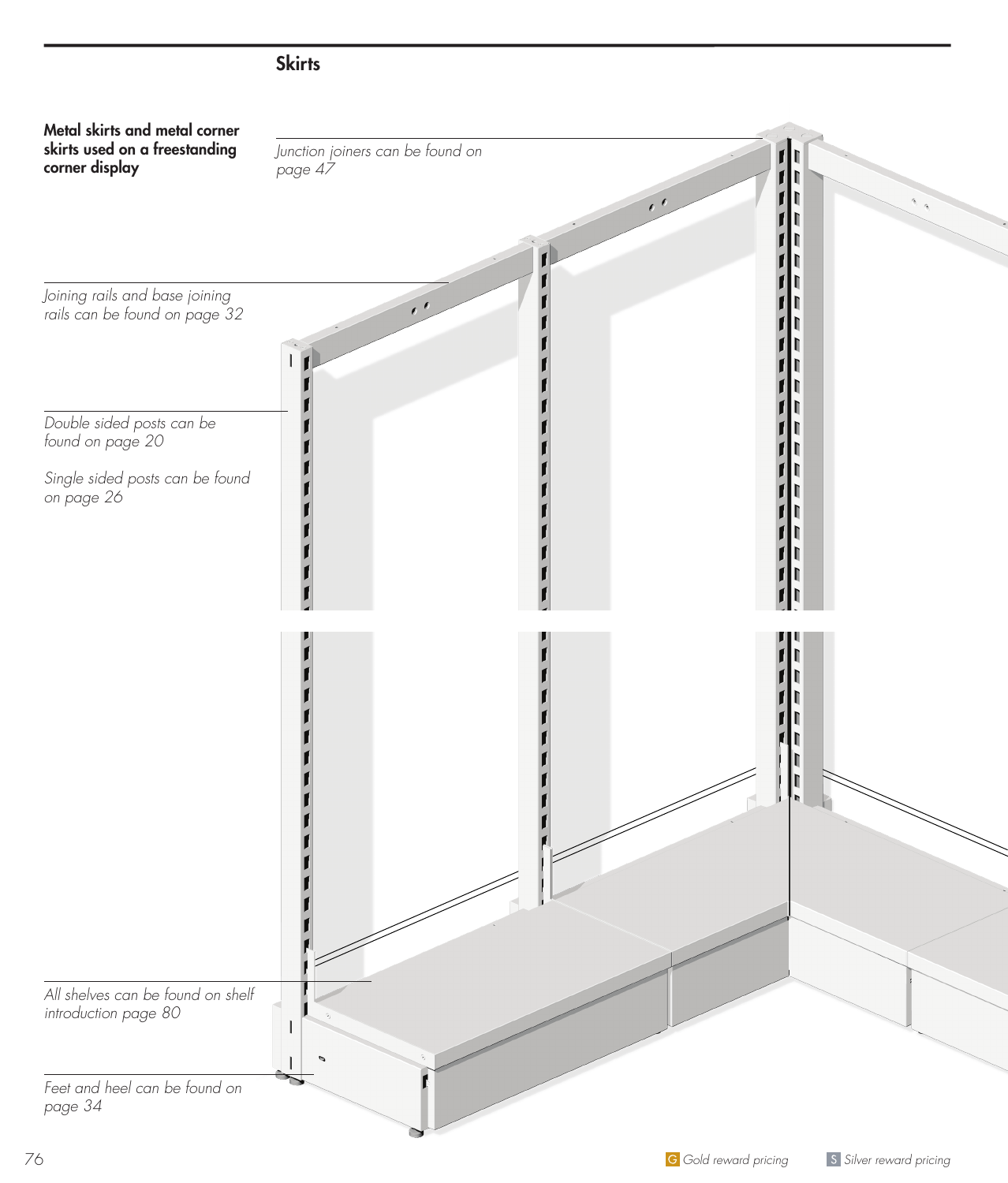# **Skirts**

#### **Skirt**

*Brackets sold separately (use 2 × skirt brackets E8001 per panel). Attach to front of feet to close the gap under base shelf, base cupboard or at the base of posts without feet or heel. Available in natural oak veneer and ply laminate.*

#### 600 mm bay E8826



G \$14.95 S \$16.45

50+ 17% \$14.95 Reward pricing Each inc GST



PY Ply

| Quantity | Saving         | Each inc GST | Quantity | Saving         | Each inc GST |
|----------|----------------|--------------|----------|----------------|--------------|
| 1-9      |                | \$17.95      | 1-9      |                | \$12.95      |
| 10-49    | 8%             | \$16.45      | 10-49    | 15%            | \$10.95      |
| $50+$    | 17%            | \$14.95      | $50+$    | 31%            | \$8.95       |
|          | $\blacksquare$ |              |          | $\blacksquare$ |              |

G \$8.95 S \$10.95 Reward pricing Each inc GST





Skirt & 240 mm H plain panel bracket

*Use 2 × brackets per skirt.*

#### 900 mm bay E8829

| <b>OAK</b>                  | Natural oak |         |  |  |
|-----------------------------|-------------|---------|--|--|
| $1-9$                       |             | \$22.95 |  |  |
| 10-49                       | 7%          | \$21.45 |  |  |
| $50+$                       | 13%         | \$19.95 |  |  |
| Reward pricing Each inc GST |             |         |  |  |

G \$19.95 S \$21.45

1200 mm bay E8832

| $\bigcap AK$ | Natural oak |  |
|--------------|-------------|--|
|--------------|-------------|--|

| 1.9   |     | \$27.95 |
|-------|-----|---------|
| 10-49 | 5%  | \$26.45 |
| 50+   | 11% | \$24.95 |
|       |     |         |

G \$24.95 \ S \$26.45 Reward pricing Each inc GST

#### E8001

# WTS ) White sand

PY Ply

BKS Black sand

G \$14.95 S \$17.45

G \$12.95 S \$14.95

 $\frac{1-9}{1-9}$  – \$16.95 10-49 12% \$14.95 50+ 24% \$12.95 Reward pricing Each inc GST

1-9 − \$19.95 10-49 13% \$17.45 50+ 25% \$14.95 Reward pricing Each inc GST

| 1.9                                |     | \$2.25 |  |  |
|------------------------------------|-----|--------|--|--|
| 10-49                              | 11% | \$1.95 |  |  |
| $50+$                              | 23% | \$1.70 |  |  |
| <b>Reward pricing Each inc GST</b> |     |        |  |  |
| G \$1.70<br>$S$ \$1.95             |     |        |  |  |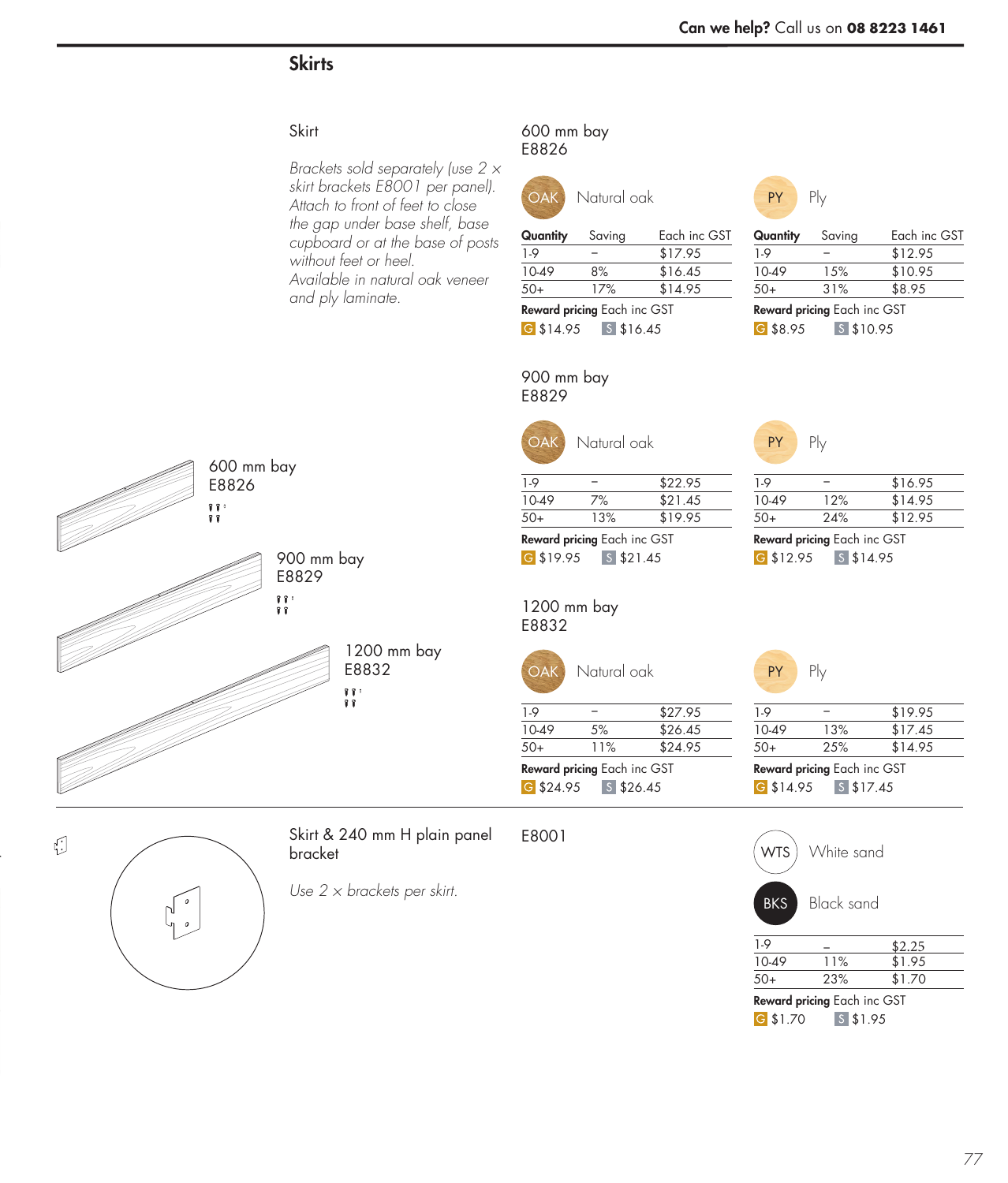### Metal skirts

#### Metal skirt

*Attach to front of feet to close the gap under base shelf, base cupboard or at the base of posts without feet or heel.*